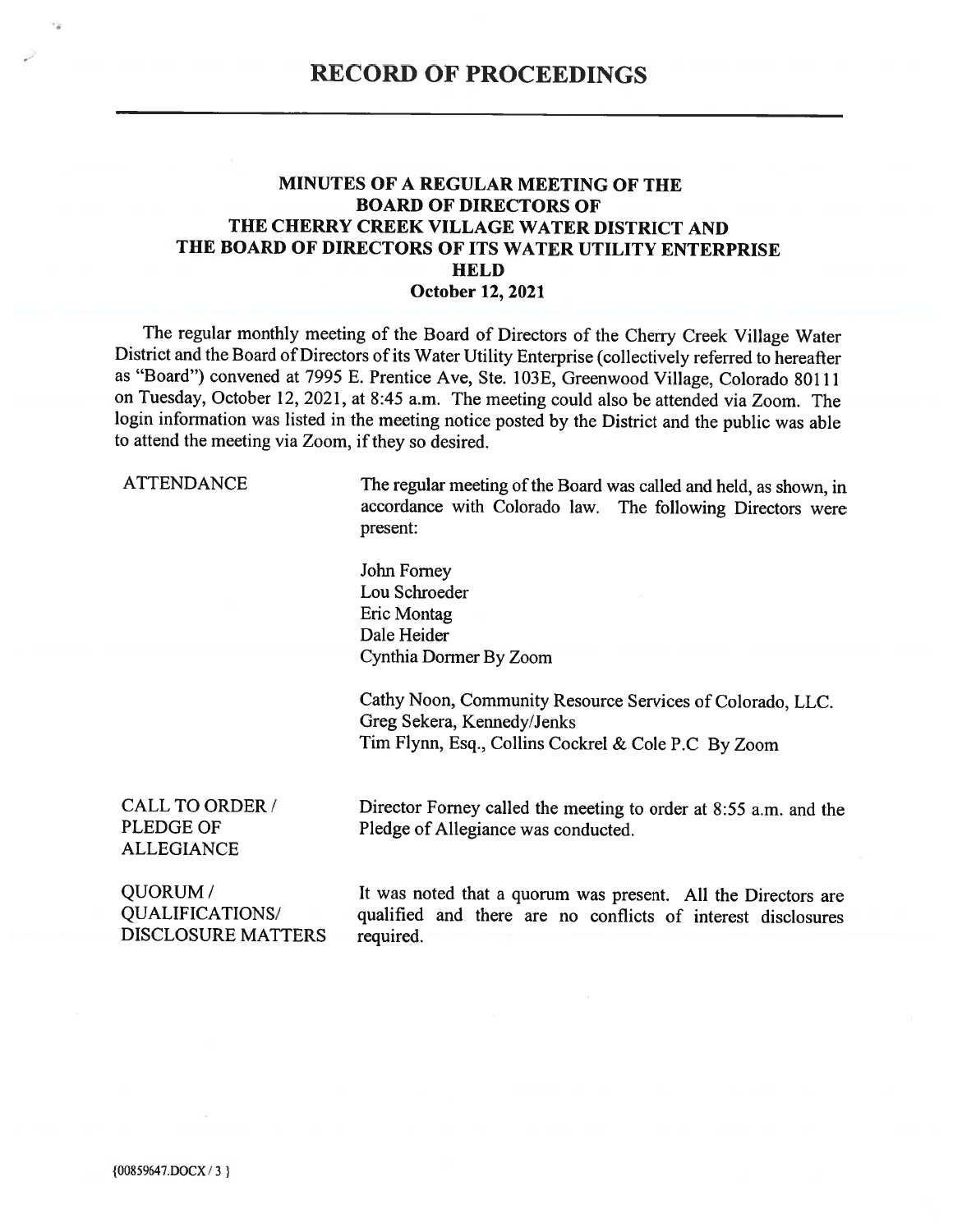| ADMINISTRATIVE<br><b>MATTERS</b> | Agenda: Upon review and discussion of the agenda and a motion<br>duly made, seconded and, upon vote, unanimously carried, the<br>Board approved the agenda presented.                                                                                                                                                                                                                                                                                                             |
|----------------------------------|-----------------------------------------------------------------------------------------------------------------------------------------------------------------------------------------------------------------------------------------------------------------------------------------------------------------------------------------------------------------------------------------------------------------------------------------------------------------------------------|
|                                  | Minutes: The Minutes of the September 14, 2021, Regular Board<br>meeting were presented to the Board. Following review and<br>discussion, upon a motion duly made, seconded and, upon vote,<br>unanimously carried, the minutes were approved as presented.                                                                                                                                                                                                                       |
| PUBLIC COMMENT                   | There were none.                                                                                                                                                                                                                                                                                                                                                                                                                                                                  |
| <b>FINANCIAL MATTERS</b>         | Review and Approve Payment of Claims: Ms. Noon reviewed the<br>October 12, 2021, claims represented by check numbers 1380 -<br>1386 totaling \$57,865.93 and claim Auto-Payments to Denver<br>Water totaling \$224,958.93 and Director Checks totaling \$461.75<br>to reflect grand total claims of \$282,824.86. Following review and<br>discussion, upon motion duly made, seconded and, upon vote,<br>unanimously carried, the Board approved the October 12, 2021,<br>claims. |
|                                  | Review Cash Position and Fund Allocation: Ms. Noon reviewed the<br>Cash Position with the Board for the period September 30, 2021,<br>adjusted as of October 6, 2021. Following review and discussion,<br>upon motion duly made, seconded and, upon vote, unanimously<br>carried, the Board accepted the Cash Position.                                                                                                                                                           |
|                                  | <b>Financial Statements: Ms. Noon reviewed the Financial Statements</b><br>for the period ending September 30, 2021. After review, upon<br>motion duly made, seconded and, upon vote, unanimously carried,<br>the Board accepted the Financial Statements as amended.                                                                                                                                                                                                             |
|                                  | Utility Account Delinquencies: Director Heider reviewed the<br>account delinquencies with the Board                                                                                                                                                                                                                                                                                                                                                                               |
| <b>DIRECTORS ITEMS</b>           | There were none.                                                                                                                                                                                                                                                                                                                                                                                                                                                                  |
| <b>MANAGEMENT ITEMS</b>          | Review Consumption Report: The Board reviewed the<br><b>Consumption Report.</b>                                                                                                                                                                                                                                                                                                                                                                                                   |
|                                  | Presentation of the 2022 Draft Budget: Ms. Noon presented the<br>Board with the 2021 Draft Budget and supporting materials. Also,<br>Mr. Sekera presented the Board with maintenance and capital<br>projects for their consideration. After a thorough review of each<br>expense and revenue, the Board instructed Ms. Noon and Mr.<br>Sekera to update the budget with their changes and the property                                                                            |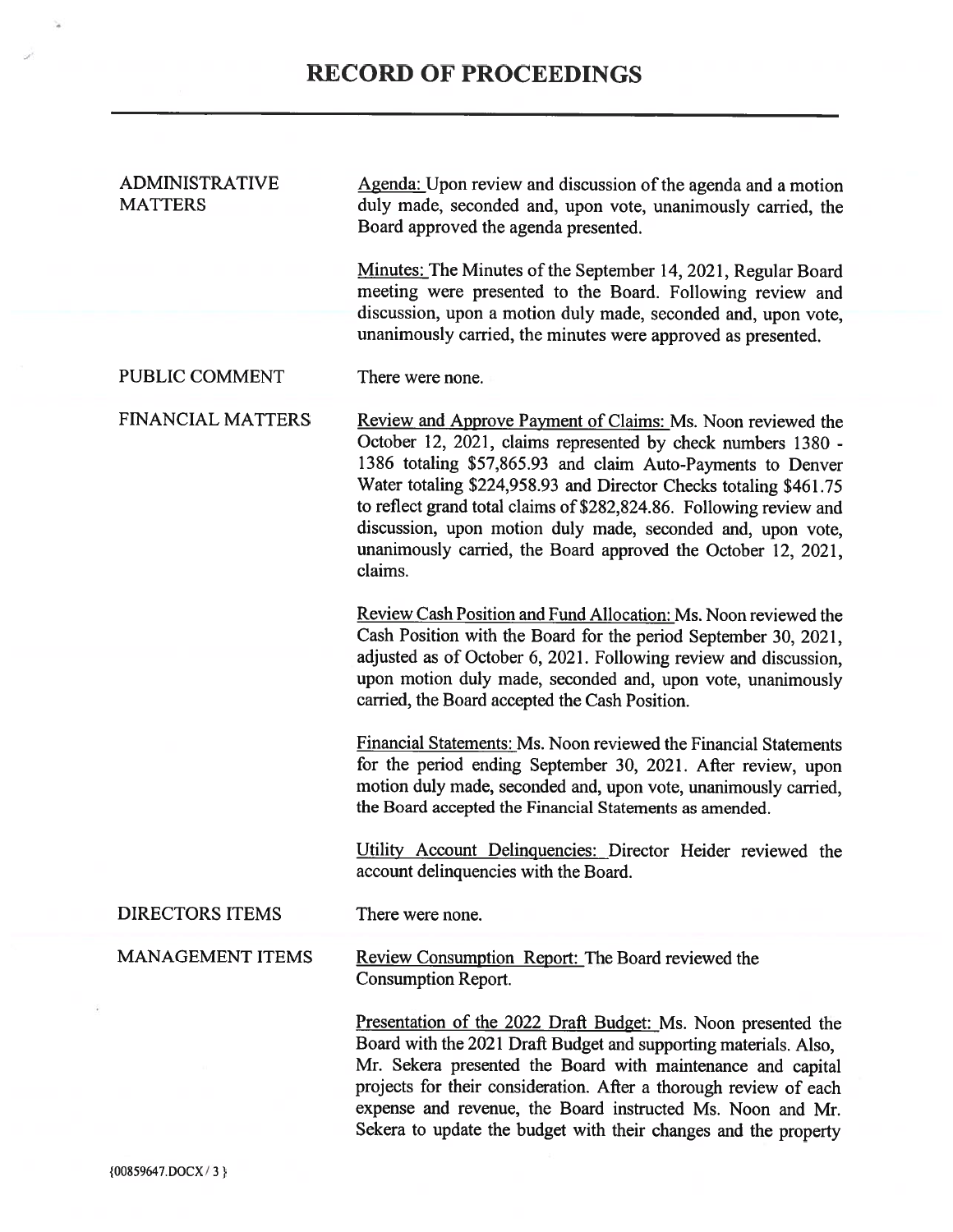# **RECORD OF PROCEEDINGS**

taxes after the final assessed valuation for the District is received from Arapahoe County. Upon motion duly made, seconded and unanimously passed, the Board set the 2022 Budget Public Hearing for November 9, 2021 at 8:45 a.m. and instructed Mr. Flynn to publish the hearing notice. **MAINTENANCE AND** Engineering Report: Mr. Sekera reviewed his engineering report **OPERATIONAL MATTERS** with the Board, which is made a part of these Minutes Replacement Meter Program: Mr. Sekera let the Board know the endpoints have arrived and Keystone Utilities is working on scheduling the replacement for the meters. Pipeline Replacement Design: Mr. Sekera presented the proposal of the replacement design to the Board. Following review and discussion, upon a motion duly made, seconded and, upon vote, unanimously carried, the Board accepted the proposal for pipeline replacement design and authorized legal counsel to incorporate the proposal into an Engineering Services Agreement that will be brought to the Board for approval at its November meeting. **LEGAL** Denver Water Matters: It is anticipated that the Denver Water Board will adopt rates for 2022 on about October 27, 2021. Denver is looking to increase rate revenue by approximately 4%. The fixed charge for each 3/4" single-family equivalent tap will increase by 4.5% from \$16.46 per month to \$17.20 per month. The residential volumetric rate for master meter distributor districts will increase by 4.3% from \$4.41 per thousand gallons to \$4.60 per thousand gallons. The new rates will be effective January 1, 2022. Update on Revisions to Rules and Regulations: Mr. Flynn will present updated Rules and Regulations for the Board's consideration at a future meeting. **Is ADJOURNMENT** There being no further business to come before the Board, upon a motion made, seconded and upon vote, unanimously carried, the meeting was adjourned at 10:52 a.m. Respectfully submitted,

Secretary for the Meeting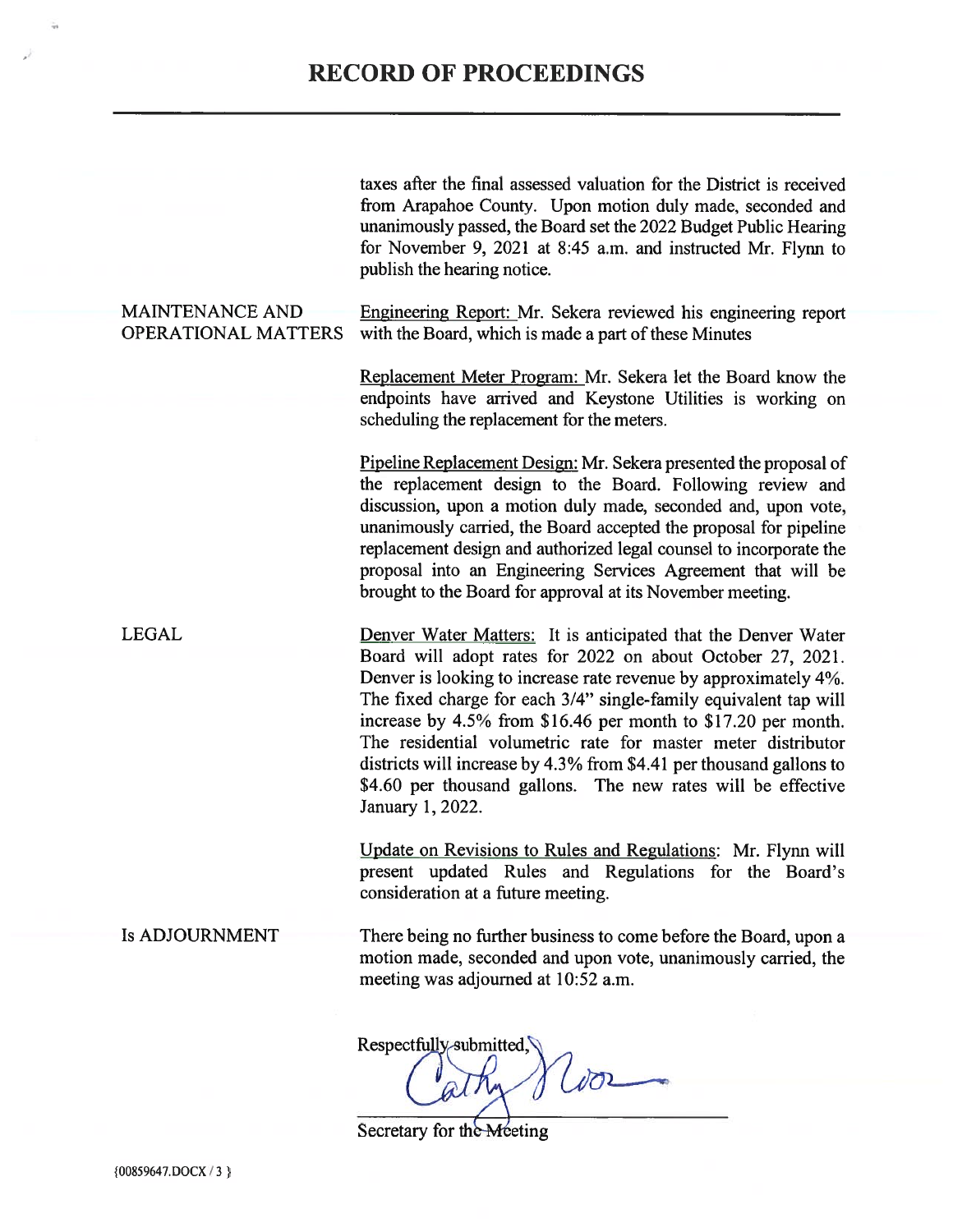

October 7, 2021

### Memorandum

| To:      | Cathy Noon, District Manager                                                                                                                   |
|----------|------------------------------------------------------------------------------------------------------------------------------------------------|
| From:    | Greg S. Sekera, P.E.                                                                                                                           |
| Subject: | Engineering Report for Board of Directors Meeting on October 12, 2021<br><b>Cherry Creek Village Water District</b><br>KJ Job No. 2146003*GENW |

Briefly presented below are the items that we have been involved in during the past month.

- 1. Residential Meter Replacement Project Installation of the new meters has not begun. The Installer, KUS, is holding on starting until the District receives all of the 450 endpoints. The District has received a third of the new equipment and we expect the remaining endpoints to be shipped on October 22. We are coordinating with Badger and Keystone Utility Services (KUS) regularly for status and schedule to start the meter installations. I will provide an update at the meeting.
- 2. North Water Line Replacements We have prepared our engineering design proposal for the Board's review and approval. The proposal includes design and bidding phase services for the three cul-de-sacs next spring. We have not included construction phase services in our proposal due to the uncertainty of the construction climate. We will amend our Agreement to add those services when the schedule and scope for construction is better known.
- 3. 2022 Budget I prepared my recommendations for next year for repairs and maintenance and capital projects. I will plan to review them with the Board at the meeting.
- 4. Emergency Response Plan (ERP) Following the Risk Assessment that was completed in June the EPA requires that the District complete an Emergency Response Plan (ERP). The ERP needs to be completed by December 30, 2021. We are reviewing the updates that are needed to the District's current Plan for conformance with EPA requirements. We believe the effort will be minimal and will complete the Plan update in November.
- 5. System Maintenance We coordinated the following maintenance items during the past month:
	- Master Meters The most recent meter readings indicated that the Yosemite meter delivered 1% of the flow and the Dayton meter delivered 99%. Total water supplied to the District was 23.7 MG for the September period (approx. 3.6 MG less than the prior period).
	- **PRVs** There are currently no issues or concerns with the PRVs. We are working with C&L for adjustment of the Dayton PRV for better balance of the flows.
	- Meter Transponders There were no new failures reported for the September readings. There are approximately 60 meters with failed transponders. Manual reads were performed for the two school meters by C&L for the September readings.
	- Customer Complaints and Investigations The following are investigations performed at the request of customers this past month.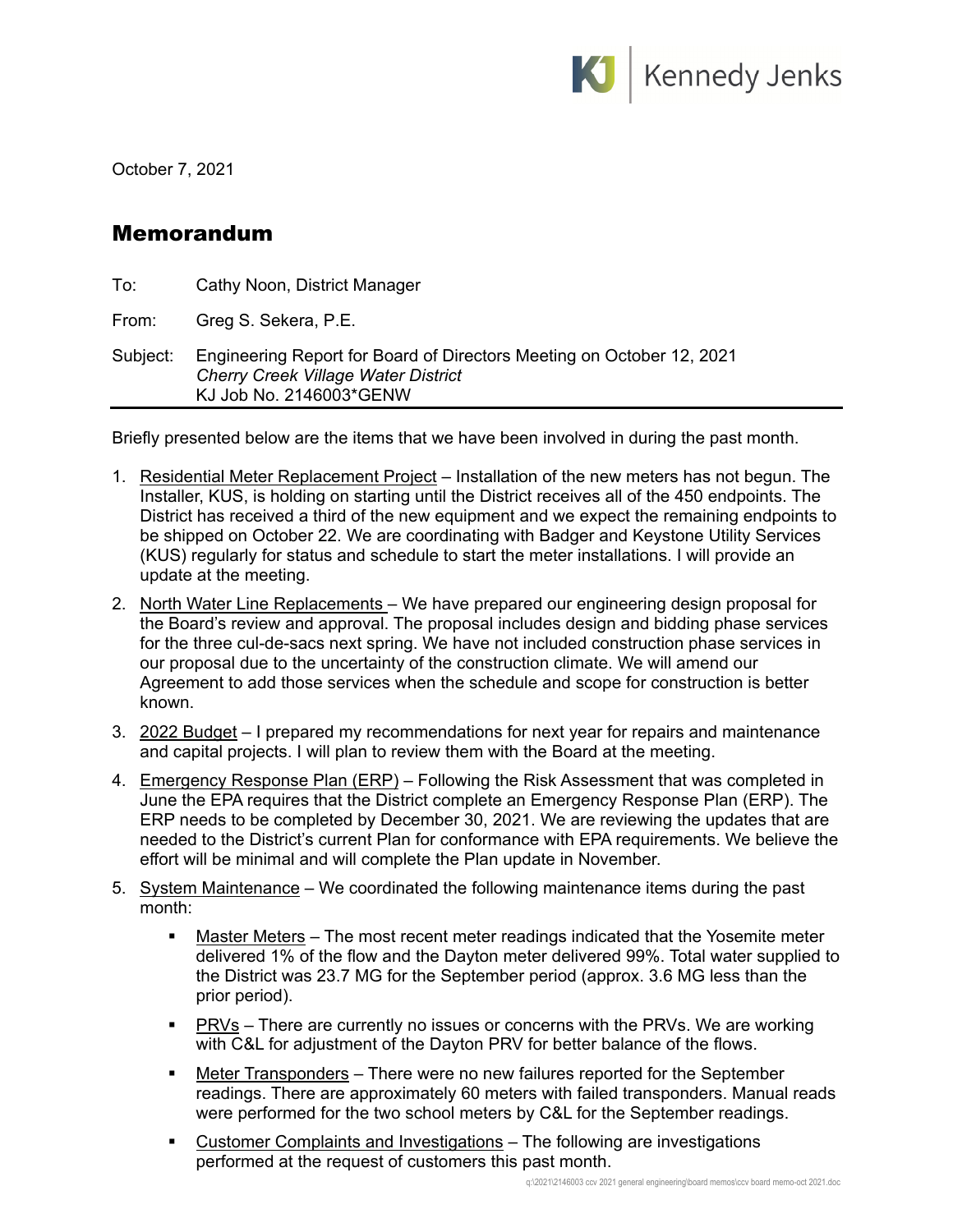## Memorandum

Cathy Noon, District Manager October 7, 2021 Page 2



- a. No significant issues in September.
- Fire Hydrant and Valve Maintenance Due to the impact of the water line breaks on the maintenance budget this year I am recommending that we delay some of the valve and fire hydrant repairs scheduled for this year until next. I have updated the list of valve and fire hydrant repairs to be performed next year and have included line items in my budget recommendations.
- $\blacksquare$  GIS Next edits will be performed when the new meters are installed to add meter data.
- **Fire Hydrant Meter** There were no fire hydrant permits issued.
- Water Line Breaks There were no new water line breaks in September.
- **Facility Locates** Locate requests were above typical again in September.
- Maintenance Tracking A copy of the maintenance tracking/schedule is attached.